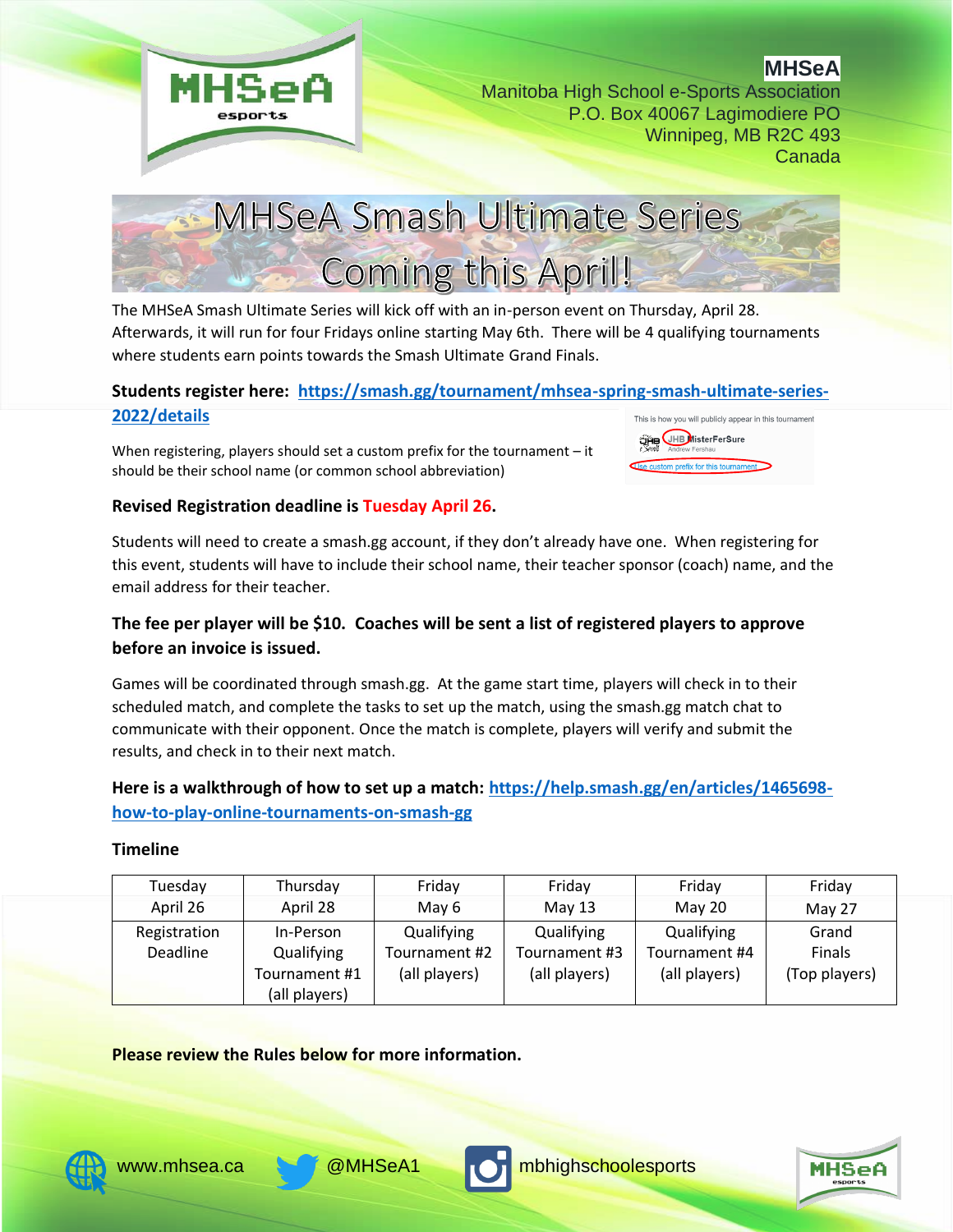

**MHSeA**

# MHSeA Spring Smash Ultimate Series Rules and Regulations

### 1. **Participants**

- a. Each school may register up to 8 players
- b. The cost is \$10 per player. The player list will be confirmed with the teacher-coach before an invoice is sent. The cost includes registration in all qualifying tournaments (and the Grand Finals, if the player qualifies).

#### 2. **Events**

- a. The series will consist of double-elimination qualifying tournaments and one invitational Grand Finals tournament. Each tournament will take place on a Friday, starting at 5PM and extending as long as necessary to complete all matches. The structure guarantees at least 2 matches per week for players.
- b. Tournaments will take place fully online, and will be coordinated with the smash.gg platform. Players will be required to register with smash.gg to participate.
- c. Seeding for the first qualifying tournament will be a blind draw, subsequent tournaments will be seeded based on the results of the previous tournament. The Grand Finals will be seeded based on points accumulation. (see regulation 2d below)
- d. Players will accumulate points at each qualifying tournament as follows: 1 point for participation, 1 additional point for quarterfinals elimination, 2 additional points for semifinals elimination, and 3 additional points for finals elimination. The overall winner will receive an additional 4 points and automatic Grand Finals qualification. The point totals over the qualifying series will be used to determine the top players in the series, who will be invited to the Grand Finals. The number of players invited to the Grand Finals will depend on overall registration numbers and participation.

#### 3. **Ruleset**

- a. Each match will be a **best-of-three**.
- b. Matches are **3 stock, no items, 5 minutes**.
- c. Rulesets for stages, characters, and pick/counterpick rules will be posted on the tournament registration page, and may vary between tournaments. Possible rulesets are listed here: [https://help.smash.gg/en/articles/2552379-smash-ultimate-online](https://help.smash.gg/en/articles/2552379-smash-ultimate-online-rulesets)[rulesets](https://help.smash.gg/en/articles/2552379-smash-ultimate-online-rulesets)





[www.mhsea.ca](http://www.mhsea.ca/) & @MHSeA1 mbhighschoolesports

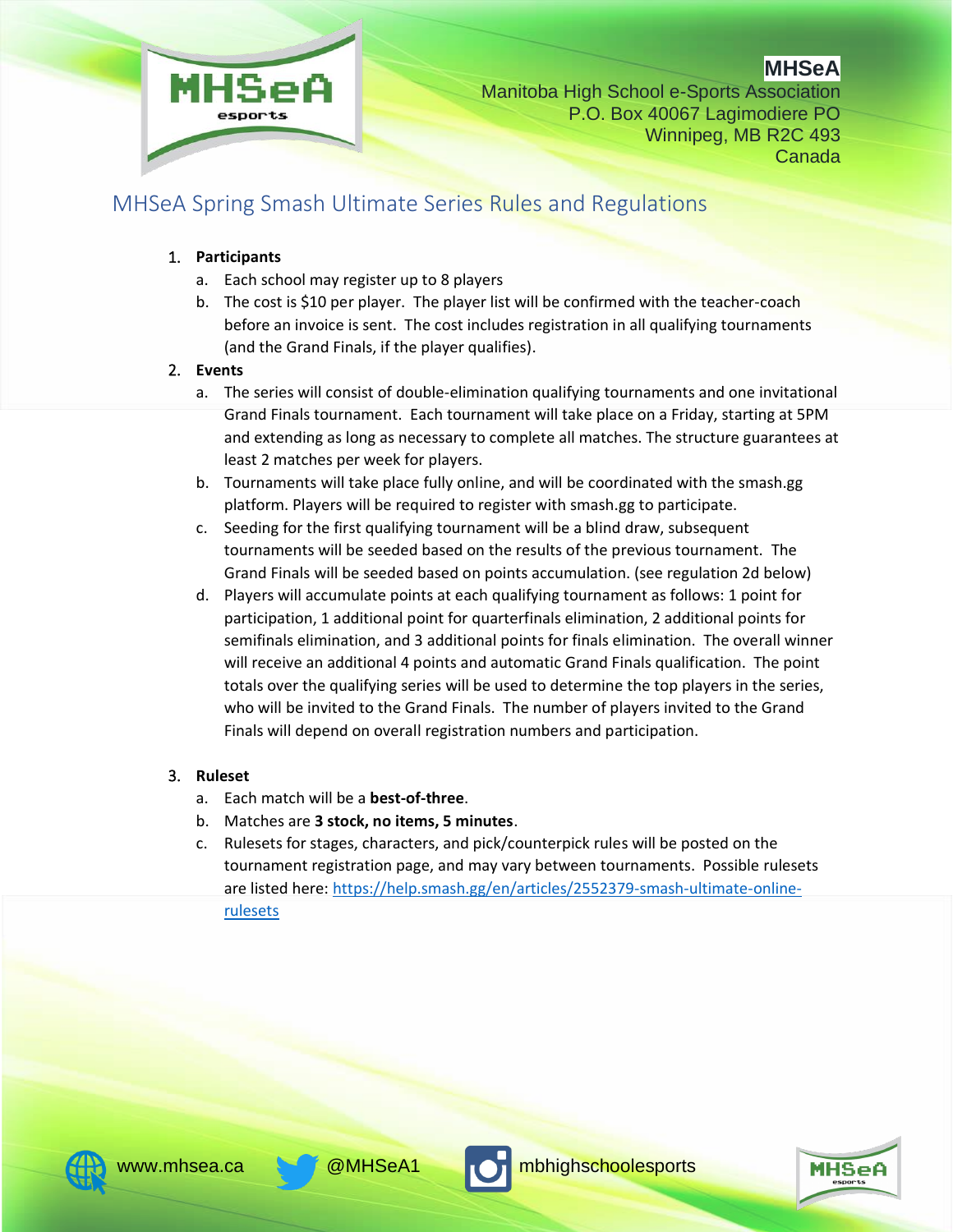



#### 4. **Individual Player Rules**

- a. Players must be in Grades 9-12, registered and in good academic standing.
- b. Players may only compete as a high school student during their age appropriate Grade 9-12 school years. Students returning for a fifth or more high school year may not compete.
- c. Players may not compete for multiple schools.
- d. Players must compete for the school they are currently registered.
- e. Exceptions to rules 4a-d may be made at the discretion of the convenor. **Exceptions must be requested by the coach prior to active participation, or results may be voided.** Examples of exceptions may include older students in an alternative education setting, younger students in a mixed middle/high school, or students attending vocational programming.
- f. Players are required to have a Nintendo Online account in good standing.
- g. Players attempting to play with an account other than the one they registered with will not be able to participate in the game. Exceptions will not be made for an account that has been temporarily/permanently banned.
- h. Players may not use an account with an offensive/inappropriate account name as determined by the MHSeA.
- i. MHSeA has the right to revoke a player username if deemed inappropriate. If an account name is revoked the player will be disqualified from the current game and must change their account name before the next game.
- j. Account name changes may not be done after the start of the season, except names deemed inappropriate.

#### 5. **Game Rules (online)**

- a. The online weekly tournament will start at 5PM. Players should be online and logged in to smash.gg at this time.
- b. Players need to connect with their opponent via the smash.gg match lobby within 10 minutes of the start time or they will be disqualified.
- c. The smash.gg 'task list' will show the tasks that need to be completed for the match to proceed, including creating a match, sharing match codes, character and stage selection, and reporting results. Players are required to follow the selections made in the smash.gg platform when creating the match.
- d. The event convenor can be contacted via the 'Request a moderator' function on smash.gg in case of difficulty, rules violations, etc.





[www.mhsea.ca](http://www.mhsea.ca/) **& @MHSeA1** computer mbhighschoolesports